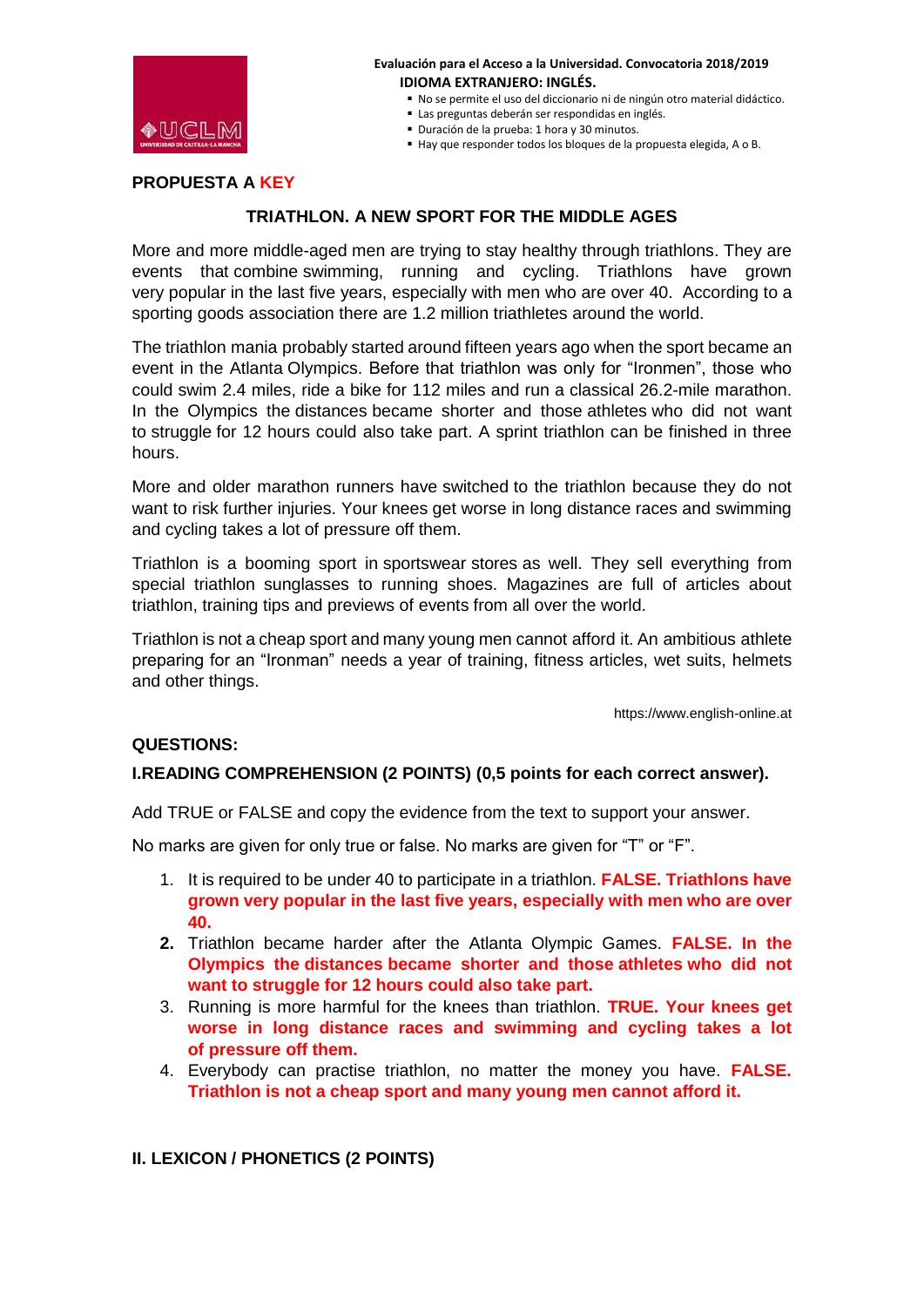

- No se permite el uso del diccionario ni de ningún otro material didáctico.
- Las preguntas deberán ser respondidas en inglés.
- Duración de la prueba: 1 hora y 30 minutos.
- Hay que responder todos los bloques de la propuesta elegida, A o B.

# **A. LEXICON. (1 POINT) (0,25 points for each correct answer).**

Find words or phrases in the text that mean the same as these given.

- 1. Make great efforts: **struggle**
- 2. Useful hints or ideas: **tips**
- 3. Be financially able: **afford**
- 4. Coverings worn on the head for protection: **helmets**

### **B. PHONETICS (1 POINT) (0,25 points for each correct answer).**

- 1. How is the "-ed" pronounced in "finished", /t/, /d/ or /id/? **/t/**
- 2. How is the "a" pronounced in "race", /aɪ/ or /eɪ/? **/eɪ/**
- 3. How is the "th" pronounced in "healthy", /ð/or /θ/? **/θ/**
- **4.** Write a word from the text that includes the sound  $\alpha$  / as in "more". **According, sporting, sport, before, shorter, store.**

### **III. USE OF ENGLISH. (3 POINTS) (0,5 for each correct answer)**

Rewrite the following sentences starting with the words given.

1. You must send these letters this afternoon.

These letters **must be sent this afternoon.**

2. Don´t tell any more lies, please.

Please, stop **telling lies.**

3. We didn´t buy the tickets in advance, so we missed the concert.

If **we had bought the tickets in advance, we wouldn´t have missed the concert.**

- 4. "What time did you do the shopping, Mary?" he asked. He asked Mary **what time she had done the shopping.**
- 5. We haven´t tasted this kind of food before. It´s **the first time we have tasted this kind of food.**
- 6. I regret I don´t have a good computer.

I wish **I had a good computer.**

# **IV. COMPOSITION (3 POINTS)**

Write a composition of at least 125 words on the following topic**:** 

**Would you like to be a triathlete?**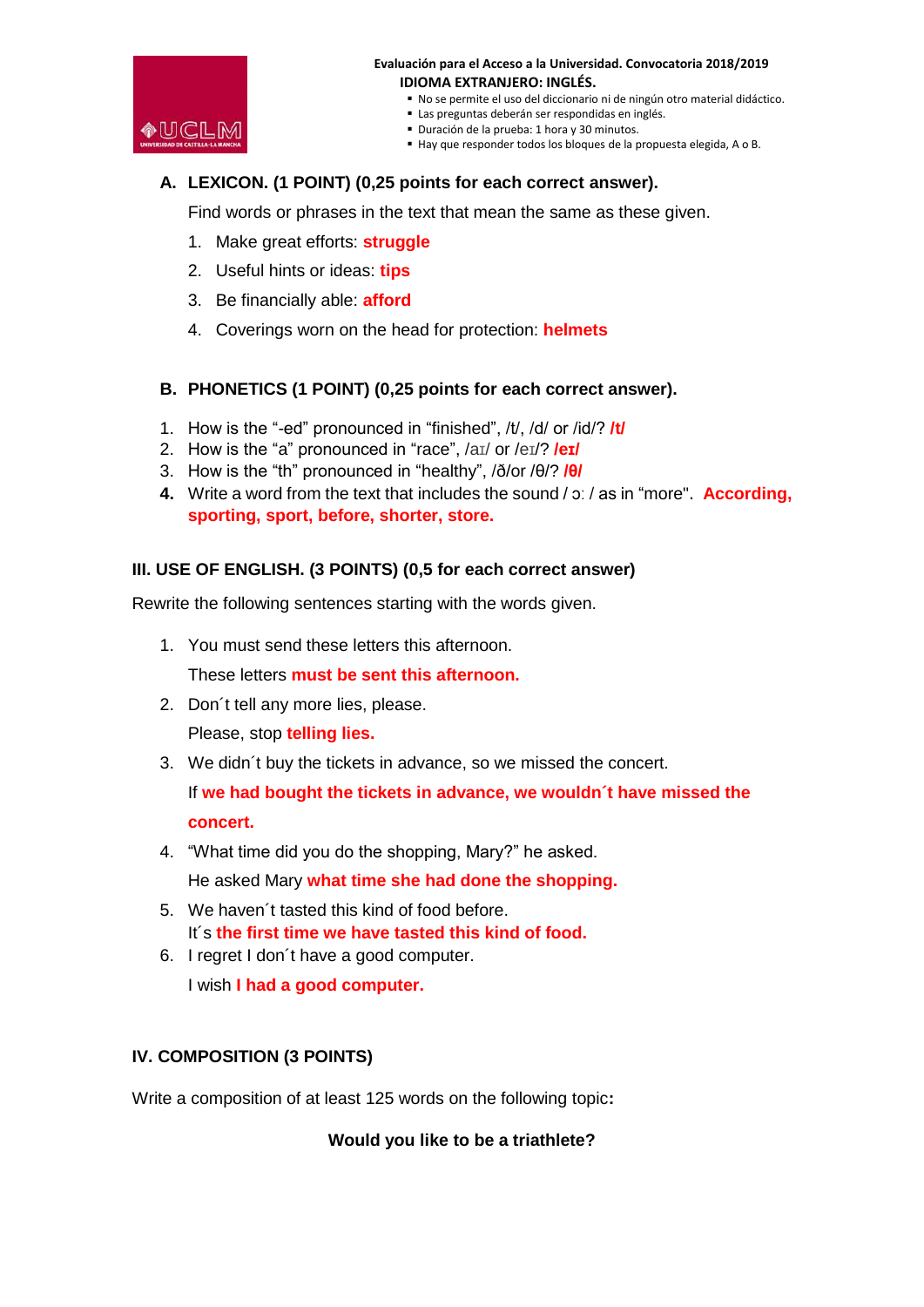

- No se permite el uso del diccionario ni de ningún otro material didáctico.
- Las preguntas deberán ser respondidas en inglés.
- Duración de la prueba: 1 hora y 30 minutos.
- Hay que responder todos los bloques de la propuesta elegida, A o B.

### **PROPUESTA B**

### **DO EMOJIS AND GIFS RESTRICT OUR LANGUAGE AND COMMUNICATION?**

Recently I read Nineteen Eighty-Four, a great novel by George Orwell set in a totalitarian state where even the language they use is controlled. Adjectives are forbidden and instead they use phrases such as 'ungood', 'plus good' and 'double plus good' to express emotions. As I first read this, I thought how impossible it would be in our society to have such vocabulary. However, the more I thought about it, the more I realised in some way it's already happening. I write messages for my friends and with each one I add the obligatory emoji (digital image to show an emotion). I often use them to emphasise something, or not to seem too serious, or because this specific GIF (animated images) conveys my emotions much better than I ever could using just words. And I wonder, with our excessive use of emojis, are we losing the beauty and diversity of our vocabulary?

English has the largest vocabulary in the world, with over one million words, but who's to say what it'll be like in the future? Perhaps we will have a shorter language, full of saying 'cry face' if something sad happens or using abbreviations like LOL (laugh out loud) or BRB (be right back) instead of saying the full phrase. So, does this mean our vocabulary will shrink? Is it the start of an exciting new era? Or is this a classic case of the older generations saying, 'Things weren't like that when I was younger, we didn't use emoticons to show our emotions'?

Yet when you look back over time, the power of image has always been there. Even in the prehistoric era they used imagery to communicate, and what's even more incredible is that we are able to analyse those drawings and understand the meaning of them thousands of years later. Pictures have the ability to transcend time and language. Images, be it cave paintings or emojis, allow us to convey a universal message.

 *Adapted from http://britishcouncil.org*

#### **QUESTIONS**

### **I.READING COMPREHENSION. (2 POINTS)(0.5 points for each correct answer)**

Add TRUE or FALSE and copy the evidence from the text to support your answer. No marks are given for only TRUE or FALSE. NO marks are given for T or F.

1. All types of words are allowed in the society described in *Nineteen Eighty-Four.* **FALSE. The language they use is controlled. Adjectives are forbidden.**

2. The writer thinks GIFs cannot express the feelings. **FALSE. because this specific GIF (animated images) conveys my emotions much better than I ever could using just words.**

3. There aren't any languages with a wider vocabulary than English. **TRUE. English has the largest vocabulary in the world**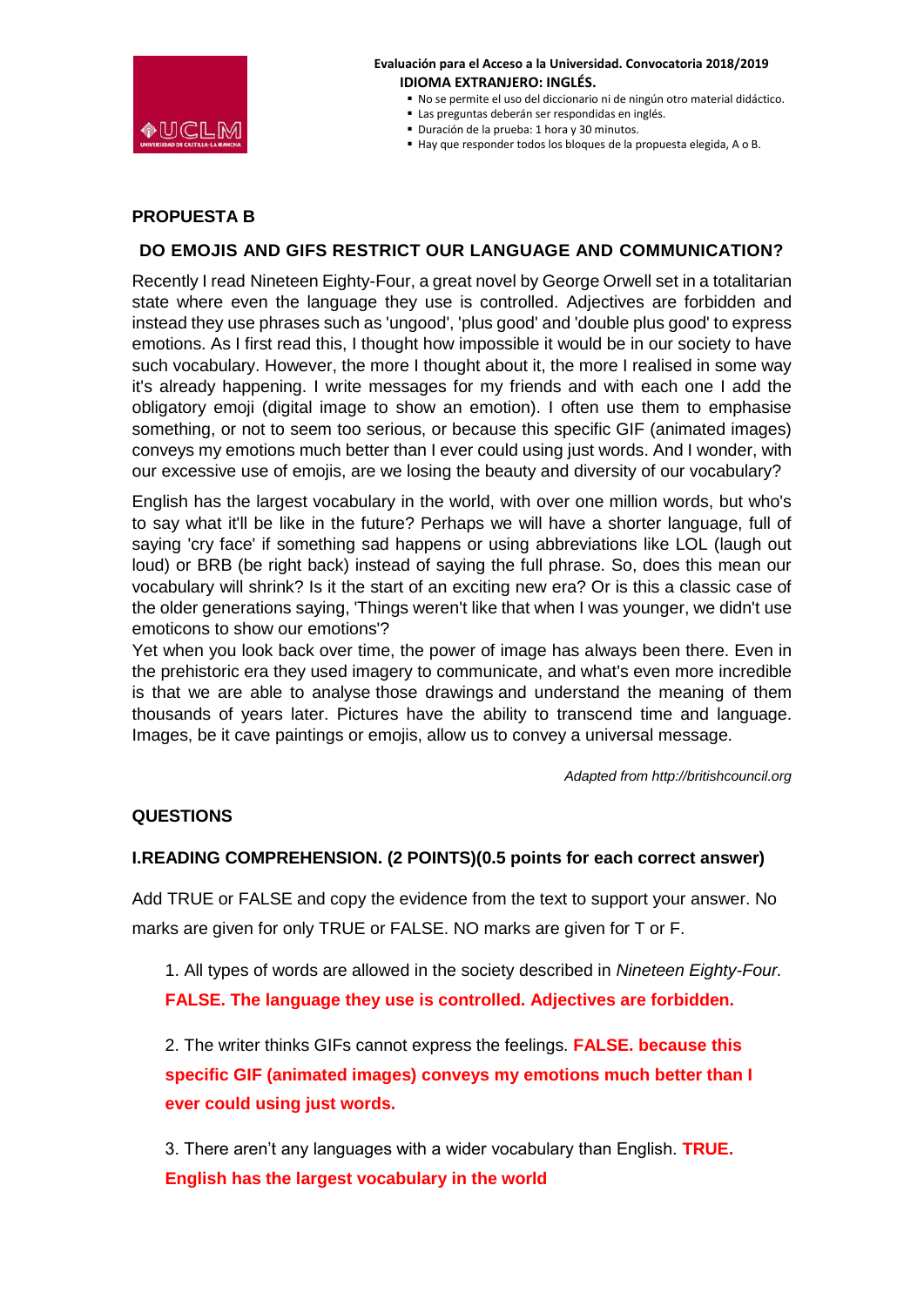

- No se permite el uso del diccionario ni de ningún otro material didáctico.
- Las preguntas deberán ser respondidas en inglés.
- Duración de la prueba: 1 hora y 30 minutos.
- Hay que responder todos los bloques de la propuesta elegida, A o B.

4. You don't need to speak the same language to understand pictures. **TRUE. Pictures have the ability to transcend time and language. Images, be it cave paintings or emojis, allow us to convey a universal message.**

# **II. LEXICON/PHONETICS (2 POINTS).**

# **A. LEXICON. (1 POINT) (0.25 points for each correct answer)**

Find words or phrases in the text that mean the same as these given.

- 1. Perceived, understood- **realised**
- 2. To give importance- **to emphasise**
- 3. Become smaller- **shrink**
- 4. Send- **convey**

# **B. PHONETICS. (1 POINT) (0.25 points for each correct answer)**

1.Is the final "-s" pronounced / s /, / z / or / ɪz / in "emotions"? **/z/**

2.How are the "ee" pronounced in "seem", / e /, / i: / or / ɪ /? **/i:/**

3.Write a word from the text that includes the diphthong /aɪ/ as in "write". **Society, emphasise, like, cry, time, analyse**

4.Write a word from the text that includes the sound /ɵ/ as in "thought". **Something, things**

# **III. USE OF ENGLISH (3 POINTS) (0.5 points for each correct answer)**

# **Rewrite the following sentences starting with the words given:**

- 1. Michael doesn't study that subject because his school doesn't offer it. If **his school offered that subject, Michael would study it.**
- 2. My grandmother didn't know how to use a mobile phone one year ago. My grandmother **couldn't use a mobile phone one year ago/ wasn't able to use a mobile phone one year ago.**
- 3. It's a pity Susan didn't see it. I wish **Susan had seen it.**
- 4. I started using this application two years ago. I've **been using this application for two years/ I've used this application for two years.**